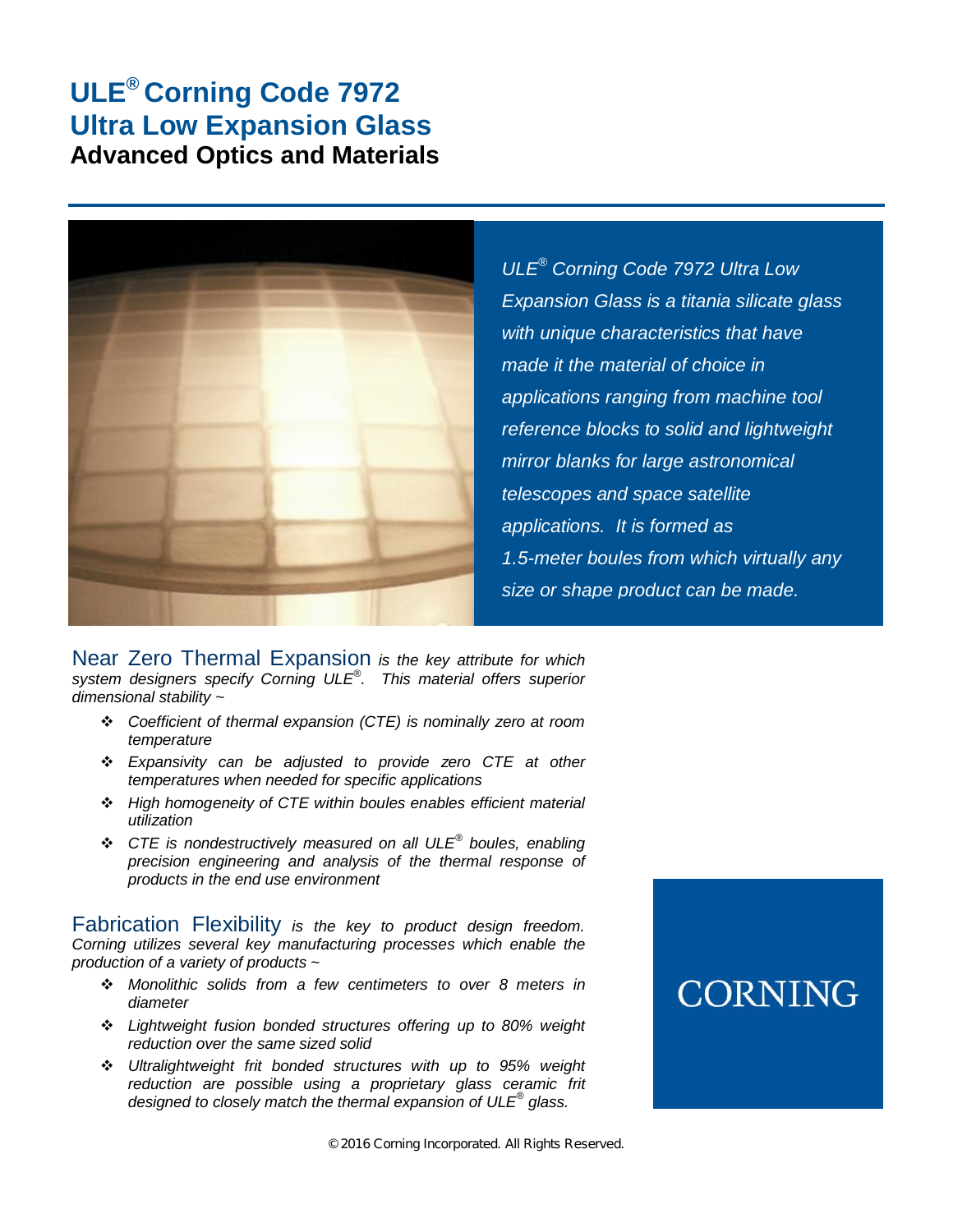#### **CTE Variation and Inclusion Quality Grades**

#### **Mean Linear Coefficient of Thermal Expansion (CTE)**

The guaranteed maximum limits for the mean linear CTE are as follows:

The mean linear CTE shall be  $0 \pm 30$  ppb/ $^{\circ}$ C from 5 $^{\circ}$ C to 35 $^{\circ}$ C with a 95% confidence level.

|                          | <b>Maximum CTE Variation</b><br>$(ppb$ <sup>c</sup> $C)$ |                    | <b>Optical</b><br><b>Retardation</b> | Special grades and sizes<br><b>Inclusions</b><br>available on request                                                          |                                   |                                             |
|--------------------------|----------------------------------------------------------|--------------------|--------------------------------------|--------------------------------------------------------------------------------------------------------------------------------|-----------------------------------|---------------------------------------------|
| Grade                    | <b>Radial Range</b>                                      | <b>Axial Range</b> | <b>Birefringence</b><br>(mm/cm)      | <b>Inclusion Quality</b>                                                                                                       | <b>Diameter</b><br>< 20"          | <b>Diameter</b><br>20" to 56"               |
| <b>Premium</b><br>Grade  | 10                                                       | 10                 | 10 <sup>1</sup>                      | Inclusion max mean diameter:<br>Inclusions per cubic inch:<br>Avg. no. of inclusions per cu. in.:                              | 0.040"<br>4<br>0.1                | N/A                                         |
| <b>Mirror</b><br>Grade   | 15                                                       | 15                 | 20                                   | <b>Critical Zone:</b><br>Inclusion max mean diameter:<br>Inclusions per cubic inch:<br>Avg. no. of inclusions per cu. in.:     |                                   | 0.080"<br>6<br>0.2                          |
|                          |                                                          |                    |                                      | <b>Non-Critical Zone:</b><br>Inclusion max mean diameter:<br>Inclusions per cubic inch:<br>Avg. no. of inclusions per cu. in.: | 0.100"<br>N/S<br>0.2 <sub>0</sub> | 0.250"<br>N/S<br>0.6                        |
| <b>Standard</b><br>Grade | 15                                                       | 15                 | 20                                   | Inclusion max mean diameter :<br>Inclusions per cubic inch:<br>Avg. no. of inclusions per cu. in.:                             | 0.100"<br>N/S<br>0.2              | 0.250"<br>N/S<br>0.6                        |
| <b>Tooling</b><br>Grade  | N/A                                                      | N/A                | N/A                                  | N/A                                                                                                                            |                                   | <b>Contact Corning</b><br>for availability. |

#### **Quality Grade Selection Chart**

- $\bullet$  CTE verification is performed using a non-destructive ultrasonic method.
- i Excellent long term dimensional stability is exhibited at room temperature. No residual figure change is observed when taking an optic from 350°C to water quench.
- There has been no measurable delayed elastic effect. This is an important consideration when large strain is present during fabrication or when environmental loading is present, such as during gravity release or dynamic control of active optics.
- $\bullet$  No measurable hysteresis results from thermal cycling.



© 2016 Corning Incorporated. All Rights Reserved.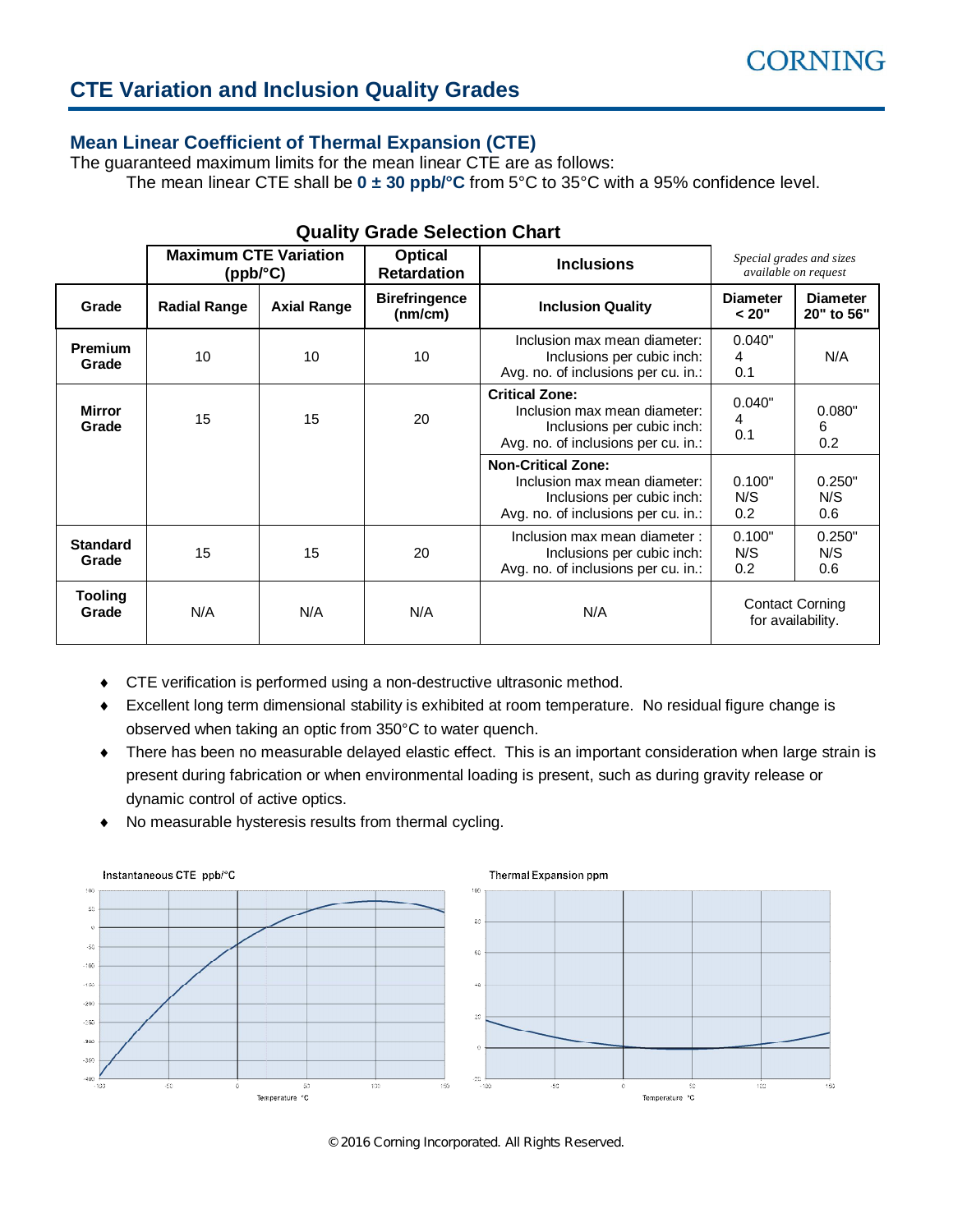# **CORNING**

### **Thermal Properties**

| Mean Linear Coefficient of<br>Thermal Expansion 5°C to 35°C<br>$(\alpha)$ | $0 \pm 30 \times 10^{-9}$ /K<br>$[0 \pm 30 \text{ ppb}$ <sup>o</sup> C]           | Mean Specific Heat $(C_{p})$ | 767 J/(kg $\cdot$ °C)<br>$[0.183 \text{ cal/(g} \cdot {}^{\circ}C)]$ |
|---------------------------------------------------------------------------|-----------------------------------------------------------------------------------|------------------------------|----------------------------------------------------------------------|
| Thermal Conductivity (K)                                                  | 1.31 w/(m $\cdot$ °C)<br>$[1.13 \text{ kcal/(m} \cdot \text{h} \cdot \text{°C})]$ | <b>Strain Point</b>          | 890°C [1634°F]                                                       |
| Thermal Diffusivity (D)                                                   | 0.0079 $cm^2/s$                                                                   | <b>Annealing Point</b>       | 1000°C [1832°F]                                                      |
| D.C. Volume Resistivity,<br>200°C 100Hz (R)                               | $10^{11.6}$ ohm $\cdot$ cm                                                        | Softening Point (estimated)  | 1490°C [2714°F]                                                      |

#### **Mechanical Properties**

| Poisson's Ratio (v)           | 0.17                                               | Specific Stiffness (E/p) | $3.12 \times 10^6$ m [1.23 x 10 $^8$ in] |
|-------------------------------|----------------------------------------------------|--------------------------|------------------------------------------|
| Ultimate Tensile Stress (MOR) | 49.8 MPa [7220 psi]                                | Shear Modulus (G)        | 29.0 GPa [4.20 x $10^6$ psi]             |
| Knoop Hardness, 200g load     | 460 kg/mm <sup>2</sup>                             | Bulk Modulus (K)         | 34.1 GPa [4.95 x 10 <sup>6</sup> psi]    |
| Density $(p)$                 | 2.21 g/cm <sup>3</sup> [0.079 lb/in <sup>3</sup> ] | Elastic Modulus (E)      | 67.6 GPa [9.80 x 10 <sup>6</sup> psi]    |

### **Optical Properties**

| <b>Stress Optical Coefficient</b> | 4.15 (nm/cm)/(kg/cm <sup>2</sup> )<br>$[0.292$ (nm/cm)/psi] | Abbé Number $(v_d)$ | 53.1                                                      |
|-----------------------------------|-------------------------------------------------------------|---------------------|-----------------------------------------------------------|
| Refractive index                  | $n_F$ (486 nm) 1.4892                                       | dn/dt               |                                                           |
| (nominal CTE Material)            | $n_D$ (589 nm) 1.4828                                       |                     | $20-40^{\circ}$ C 10.68 x 10 <sup>-6</sup> / $^{\circ}$ C |
|                                   | $n_c$ (656 nm) 1.4801                                       |                     | 40-60°C 11.24 x 10 <sup>-6</sup> /°C                      |

### **Chemical Durability**

- $\bullet$  Excellent resistance to weathering
- i Exhibits virtually no surface clouding or electrical surface leakage when subjected to attack by water, sulfur dioxide, and other atmospheric gases.
- $\blacklozenge$  High resistance to attack by nearly all chemical agents.

| <b>Solution at 95°C</b>                 | <b>Test Duration</b> | <b>Weight Loss</b><br>mg/cm <sup>2</sup> |
|-----------------------------------------|----------------------|------------------------------------------|
| 5% HCI                                  | 24h                  | < 0.01                                   |
| 5% NaOH                                 | 6h                   | 0.9                                      |
| $0.02N$ Na <sub>2</sub> CO <sub>3</sub> | 6h                   | 0.02                                     |
| $5\%$ H <sub>2</sub> SO <sub>4</sub>    | 24h                  | < 0.01                                   |
| H <sub>2</sub> O                        | 24h                  | < 0.01                                   |

*Unless otherwise stated, all values @ 25°C*